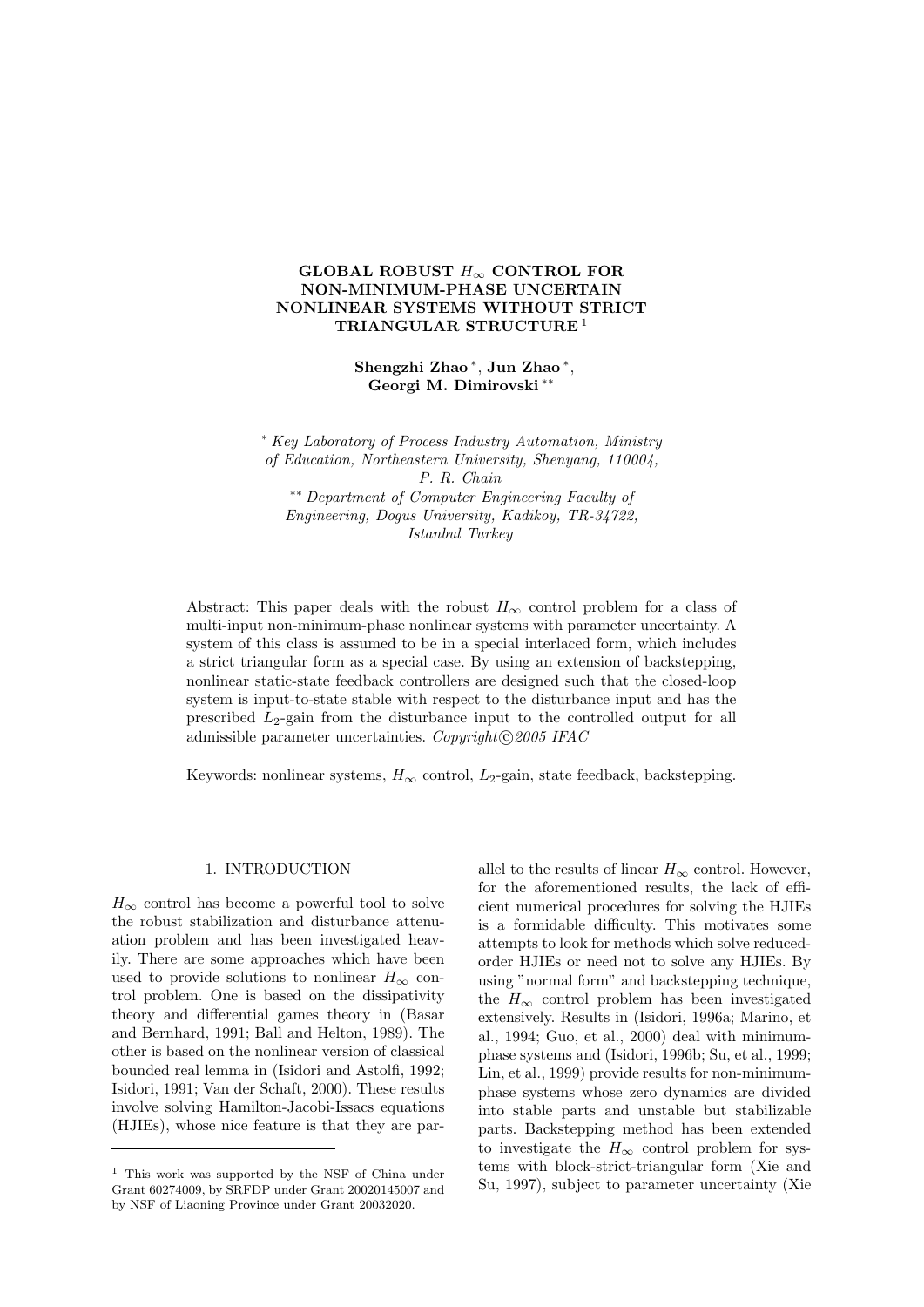and Su, 1997; Su, et al., 1999) and with time-delay (Guo, et al., 2000).

Though backstepping play an important role in nonlinear  $H_{\infty}$  control problem, a significant restriction of the method is that it is only suitable to the systems with inherent strict triangular form.

In this paper, we will extend the backstepping technique to multi-input non-minimum-phase systems which are non-strict triangular form. Such a system, which includes the strict triangular form as a special case, consists of one autonomous subsystem (we call it zero dynamics of the system) and two single-input subsystems with special interconnections. We allow the existence of not only feedback but also feedforward interconnections among the subsystems. Also, our zero dynamics equation is allowed to contain the states of all subsystems, which is obviously much more general than those in papers mentioned above, where zero dynamics equation can only contain the states of the first subsystem. Such special interconnections in this paper make it possible to construct the robust  $H_{\infty}$  controllers using an extension of backstepping. The main design procedure is as follows. First, using backstepping technique, we design the robust  $H_{\infty}$  controller for the first subsystem. Then, by analyzing the resulting closedloop subsystem through the interconnection to the next subsystem, another augmented subsystem is obtained, which is also in a strict triangular form. Finally, the second robust  $H_{\infty}$  controller can be designed by backstepping. The results of this paper can also be viewed as a generalization of the robust stabilization result in (Liu, et al., 1999), where no  $H_{\infty}$  control is considered.

## 2. PRELIMINARIES

This paper considers a nonlinear uncertain system with two inputs, which is described by

$$
\dot{\eta} = f_1(\eta, \xi_1, \theta) + p_0(\eta, \xi_1, \theta) w + f_2(\eta, \xi, u, \zeta_1, \theta) \zeta_1,\n\dot{\xi}_1 = \xi_2 + \mu_1(\eta, \xi_1, \theta) + p_1(\eta, \xi_1, \theta) w\n+ \varphi_1(\eta, \xi, u, \zeta_1, \theta) \zeta_1,\n...\n\dot{\xi}_{m-1} = \xi_m + \mu_{m-1}(\eta, \xi_1, \dots, \xi_{m-1}, \theta) \n+ p_{m-1}(\eta, \xi_1, \dots, \xi_{m-1}, \theta) w\n+ \varphi_{m-1}(\eta, \xi, u, \zeta_1, \theta) \zeta_1,\n\dot{\xi}_m = u + \mu_m(\eta, \xi_1, \dots, \xi_m, \theta) w\n+ p_m(\eta, \xi_1, \dots, \xi_m, \theta) w\n+ \varphi_m(\eta, \xi, u, \zeta_1, \theta) \zeta_1,\n\dot{\zeta}_1 = \zeta_2 + \varphi_1(\eta, \xi, u, \zeta_1, \theta) + q_1(\eta, \xi, u, \zeta_1, \theta) w,\n...\n\dot{\zeta}_{n-1} = \zeta_n + \phi_{n-1}(\eta, \xi, u, \zeta_1, \dots, \zeta_{n-1}, \theta) \n+ q_{n-1}(\eta, \xi, u, \zeta_1, \dots, \zeta_n, \theta) \n+ q_n(\eta, \xi, u, \zeta_1, \dots, \zeta_n, \theta) w,\n\dot{\zeta}_n = v + \phi_n(\eta, \xi, u, \zeta_1, \dots, \zeta_n, \theta) w,\ny = h(\eta, \xi_1, \theta) + d(\eta, \xi_1, \theta) w,
$$

where  $\eta \in R^l$ ,  $\xi = [\xi_1, \ldots, \xi_m]^T \in R^m$ ,

 $\zeta = [\zeta_1, \ldots, \zeta_n]^T \in R^n, u, v \in R$  are the control inputs,  $\theta$  is a uncertain parameter vector belonging to a known compact set  $\Omega$ ,  $w \in R^r$  is the disturbance input,  $y \in R^k$  is the controlled output. All vector fields are assumed to be smooth. We also assume  $f_1(0, 0, \theta) = 0, \mu_i(0, \ldots, 0, \theta) = 0$ ,  $\phi_i(0,\ldots,0,\theta) = 0, i = 1,\ldots,n$ , and  $h(0,0,\theta) = 0$ for any  $\theta \in \Omega$ .

Remark 1. In single-input case, system (1) with  $\zeta_1 \equiv 0$  reduces to a strict triangular form, which has been studied extensively (see, for example, Isidori, 1996a; Isidori, 1996b; Su, et al., 1999). Obviously, system (1) is not in a strict feedback form and its zero dynamics  $(\eta$ -subsystem) contains not only the state of the first subsystem  $\xi$  but also the state of the second subsystem  $\zeta$ . Therefore, system (1) covers much broader class of nonlinear systems. At the same time, the results aforementioned are no longer suitable for system (1).

Remark 2. Here we study two inputs case only for the sake of simplicity. All results can be extended to multi-input case without any difficulty.

The following assumptions will be needed in the sequel.

**Assumption 1.** The  $\eta$ -subsystem of (1) with  $\zeta_1 \equiv 0$  can be decomposed into the following two cascade-connected subsystems:

$$
\dot{\eta}_1 = f_{01}(\eta_1, \eta_2, \xi_1, \theta) + p_{01}(\eta_1, \eta_2, \xi_1, \theta)w,\n\dot{\eta}_2 = f_{02}(\eta_2, \xi_1, \theta),
$$
\n(2)

where  $\eta_1 \in R^{m_1}, \eta_2 \in R^{m_2}, m_1 + m_2 = l$ ,  $\eta = [\eta_1^T, \eta_2^T]^T$ , and with  $f_{01}(0, 0, 0, \theta) = 0$  and  $f_{02}(0, 0, \theta) = 0$  for any  $\theta \in \Omega$ .

## Assumption 2.

(a) For the  $\eta_1$ -subsystem, there exists a realvalued function  $W_1(\eta_1, \theta)$ , which is smooth in  $\eta_1$ , and positive definite and proper for any  $\theta \in \Omega$ , such that

$$
\frac{\partial W_1}{\partial \eta_1} [f_{01}(\eta_1, \eta_2, \xi_1, \theta) + p_{01}(\eta_1, \eta_2, \xi_1, \theta) w] \quad (3) \leq -\alpha_1 \|\eta_1\|^2 + \gamma_0^2 \|w\|^2 + k_1(\eta_2, \xi_1)
$$

for any  $\theta \in \Omega$ , some positive-definite function  $k_1(\eta_2, \xi_1)$  and some positive constants  $\alpha_1$  and  $\gamma_0$ .

(1) (b) For the  $\eta_2$ -subsystem, there exists a realvalued function  $\mu(\eta_2)$  with  $\mu(0) = 0$  and a realvalued function  $W_2(\eta_2, \theta)$ , which is smooth and positive definite in  $\eta_2$  for any  $\theta \in \Omega$ , such that

$$
\frac{\partial W_2}{\partial \eta_2} f_{02}(\eta_2, \mu(\eta_2), \theta) \le -\alpha_2 W_2(\eta_2, \theta),
$$
  

$$
\alpha_3 \|\eta_2\|^2 \le W_2(\eta_2, \theta)
$$
 (4)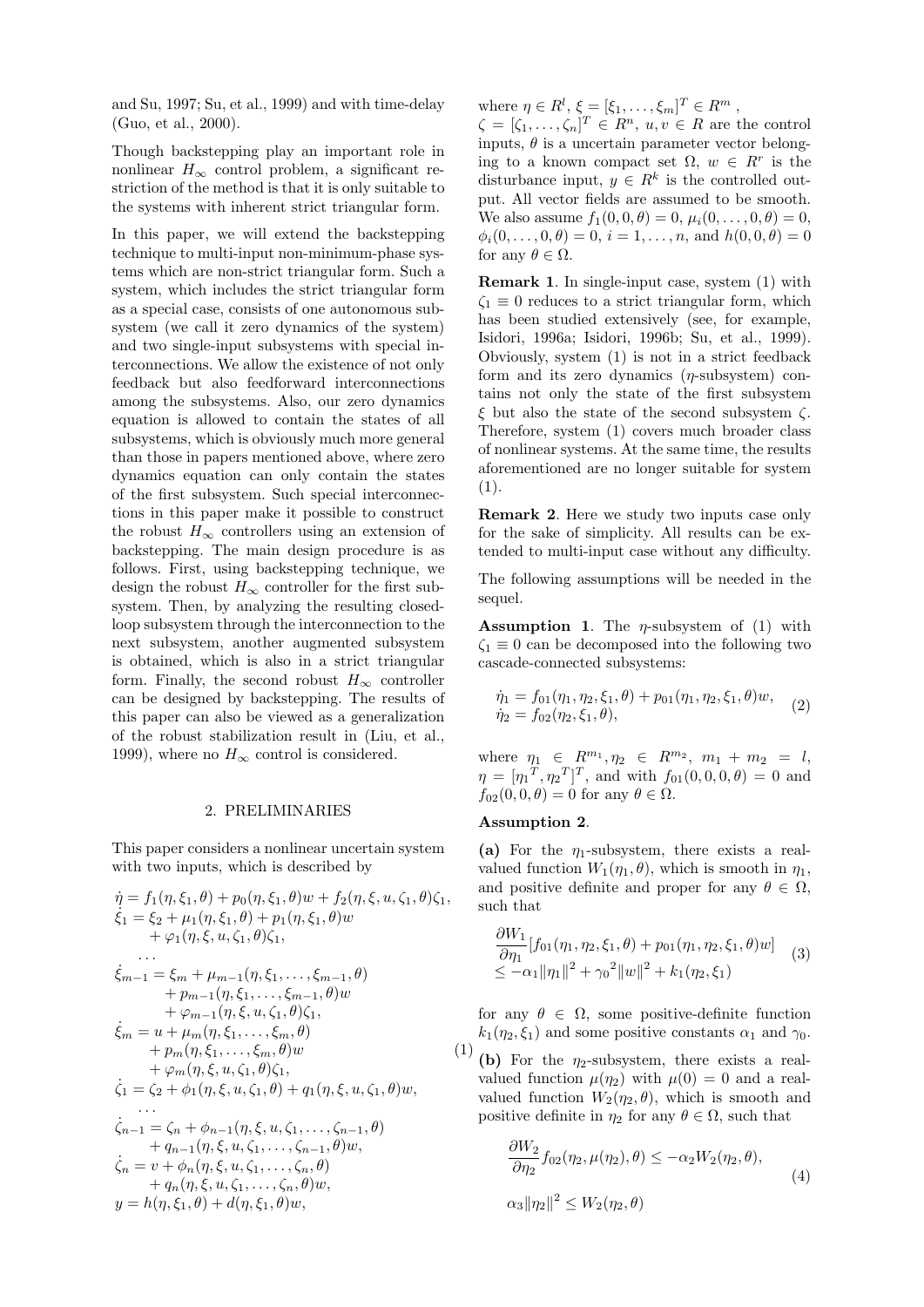for any  $\theta \in \Omega$  and some positive constants  $\alpha_2$  and  $\alpha_3$ .

Remark 3. Here we adopt the standard conditions similar to that in (Su, et al., 1999; Isidori, 1996b). Assumption 1 and Assumption 2 mean that when  $\zeta \equiv 0$  the zero dynamics of (1) take two cascade-connected parts, one part is inputto-state stable, the other part may be unstable but stabilizable.

The following condition is crucial to the construction of a storage function of the system even in single-input strict triangular form, and is commonly applied in the literature (see, for example, Xie and Su, 1997; Su, et al. 1999).

**Assumption 3.**  $d(\eta, \xi_1, \theta)$  is uniformly bounded, i.e., there exists a positive real number  $\gamma_d$  such that for any  $\theta \in \Omega$ ,

$$
||d(\eta, \xi_1, \theta)|| \leq \gamma_d, \forall [\eta^T, \xi_1]^T \in R^{l+1}.
$$

This paper deals with the following robust  $H_{\infty}$ control problem for system (1):

Given any scalar  $\gamma > \gamma_d$ , design feedback control laws  $u = u(\eta, \xi)$  with  $u(0, 0) = 0$  and  $v = v(\eta, \xi, \zeta)$ with  $v(0, 0, 0) = 0$  such that for any  $\theta \in \Omega$ :

(a) the resulting closed-loop system is input-tostate stable with respect to the disturbance input  $\overline{w}$ .

(b) the  $L_2$ -gain from disturbance input w to controlled output y of the closed-loop is not larger than  $\gamma$  for any  $\theta \in \Omega$ , i.e., there exists a function  $\beta: R^l \times R^m \times R^n \times \Omega \to R$  with  $\beta(0,0,0,\theta) =$ 0,  $\forall \theta \in \Omega$ , such that for any initial condition  $(\eta^0, \xi^0, \zeta^0)$  and all  $w \in L_2[0, \infty)$ , it holds that

$$
\int_{0}^{\infty} y^{T}(\tau)y(\tau)d\tau \leq \gamma^{2} \int_{0}^{\infty} w^{T}(\tau)w(\tau)d\tau \n+ \beta(\eta^{0}, \xi^{0}, \zeta^{0}, \theta),
$$
\n(5)

Remark 4. Since global asymptotic stability with zero input does not imply stability when they are subjected to some non-zero inputs, and the notion input-to-state stability (ISS) in (Sontag and Wang, 1995) describes stronger and desirable stability property of systems with bounded inputs. Here, the internal stability with zero initial value adopted in general  $H_{\infty}$  control problem (Isidori, 1996a; Isidori, 1996b; Guo, et al. 2000; Lin, et al. 1999) is replaced by ISS.

Before developing the main results, we review some results about robust  $H_{\infty}$  control for singleinput strict triangular systems described as

$$
\dot{\eta} = f_1(\eta, \xi_1, \theta) + p_0(\eta, \xi_1, \theta) w,\n\dot{\xi}_1 = \xi_2 + \mu_1(\eta, \xi_1, \theta) + p_1(\eta, \xi_1, \theta) w,\n\vdots\n\dot{\xi}_{m-1} = \xi_m + \mu_{m-1}(\eta, \xi_1, \dots, \xi_{m-1}, \theta) \n+ p_{m-1}(\eta, \xi_1, \dots, \xi_{m-1}, \theta) w,\n\dot{\xi}_m = u + \mu_m(\eta, \xi_1, \dots, \xi_m, \theta) \n+ p_m(\eta, \xi_1, \dots, \xi_m, \theta) w,\n\eta = h(\eta, \xi_1, \theta) + d(\eta, \xi_1, \theta) w.
$$
\n(9)

**Lemma 1** (Su, 1999). The global robust  $H_{\infty}$  control problem for the uncertain nonlinear system (6) is solvable if Assumptions 1∼3 are satisfied.

According to (Su, 1999), we can easily have the following fact.

Proposition 1. If the uncertain nonlinear system (6) satisfies Assumptions 1∼3, then there exist functions  $\sigma_1(\eta, \xi_1), \ldots, \sigma_m(\eta, \xi_1, \ldots, \xi_m)$  with  $\sigma_j(0,\ldots,0) = 0, j = 1,\ldots, m$ , and storage function  $S_m(\eta, \xi_1, \ldots, \xi_m, \theta)$ , which is a positive definite Class  $K_{\infty}$  function, such that along the trajectory of (6) with  $u = \sigma_m(\eta, \xi_1, \dots, \xi_m)$ , we have

$$
\dot{S}_m + ||y||^2 - \varepsilon_m^2 ||w||^2
$$
  
\n
$$
\leq -l_m (||\eta||^2 + (\xi_1 - \sigma_0)^2 + (\xi_2 - \sigma_1)^2
$$
  
\n
$$
+ \ldots + (\xi_m - \sigma_{m-1})^2)
$$
\n(7)

for some constants  $\varepsilon_m$  satisfying  $\gamma > \varepsilon_m > \gamma_d$  and  $l_m > 0$ , where  $\sigma_0(\eta) = \mu(\eta_2)$ .

We recall the following result when (6) becomes the form

$$
\begin{aligned}\n\dot{x}_1 &= f_1(x_1, \theta) + q(x_1, x_2, \theta)x_2 + p_1(x_1, \theta)w, \\
\dot{x}_2 &= u + f_2(x_1, x_2, \theta) + p_2(x_1, x_2, \theta)w, \\
y &= h_0(x_1, \theta) + d_0(x_1, \theta)w.\n\end{aligned} \tag{8}
$$

Lemma 2 (Su, 1999). Suppose that for a given scalar  $\tau_1 > 0$ , there exists a storage function  $V_1(x_1, \theta)$  for system (8) with  $x_2 \equiv 0$  satisfying

$$
\dot{V}_1(x_1, \theta) + ||y||^2 - \tau_1^2 ||w||^2 \le -c_1 ||x_1||^2, \qquad (9)
$$
  

$$
\forall \theta \in \Omega
$$

for some positive real number  $c_1$ . Then for any scalar  $\tau_2 > \tau_1$ , there exists a control law  $u =$  $u(x_1, x_2)$ , such that storage function

 $V_2(x_1, x_2, \theta) = V_1(x_1, \theta) + \frac{1}{2}x_2^T x_2$ for system (8) satisfies

$$
\dot{V}_2(x_1, x_2, \theta) + ||y||^2 - \tau_2^2 ||w||^2
$$
  
\n
$$
\leq -c_2 (||x_1||^2 + ||x_2||^2), \forall \theta \in \Omega
$$
\n(10)

for some positive real number  $c_2$ .

From (Su, 1999), we know that the control law  $u = u(x_1, x_2)$  in Lemma 2 satisfies  $u(0, 0) = 0$ .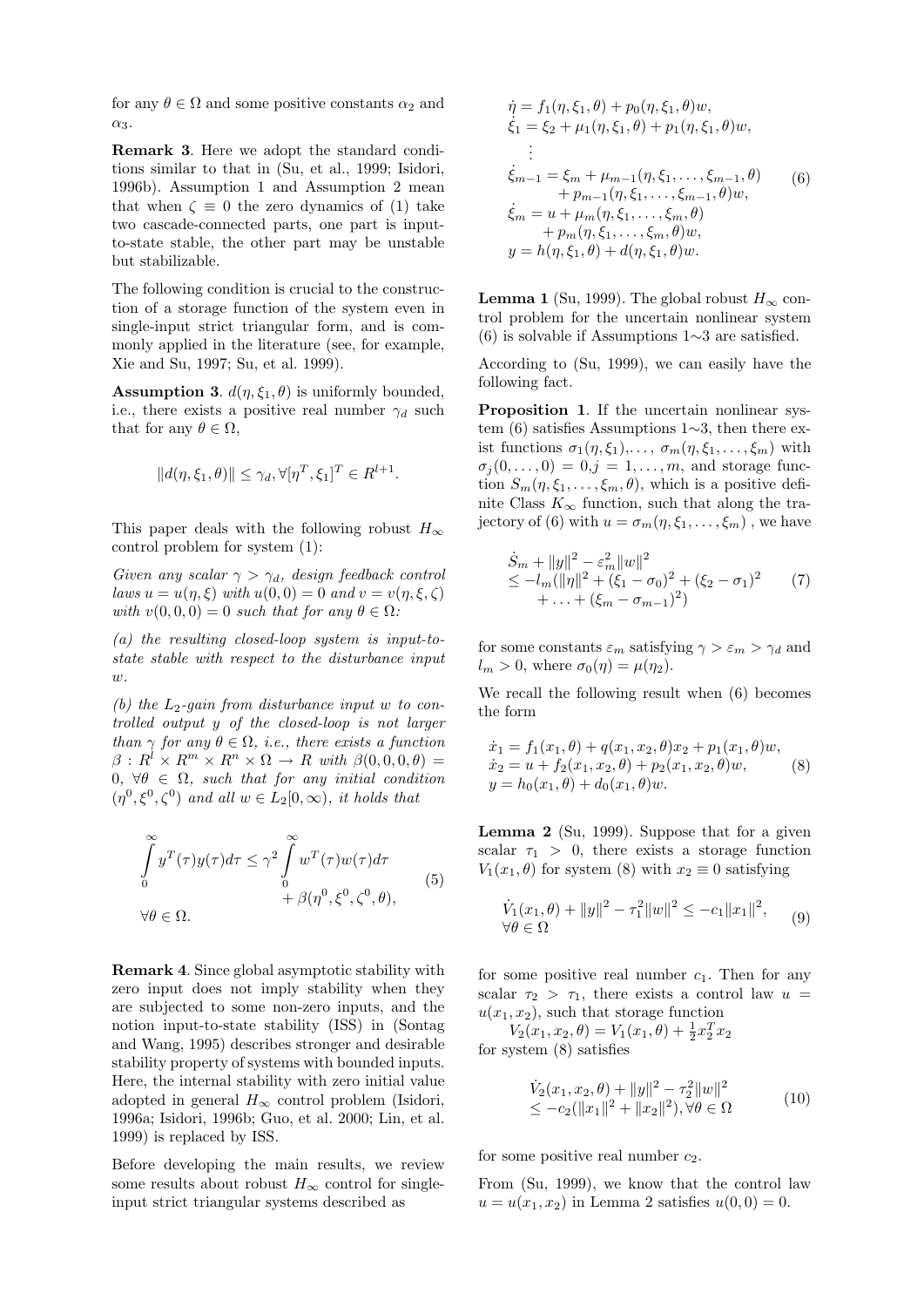### 3. MAIN RESULT

In this section, we extend the backstepping technique to solve the robust  $H_{\infty}$  control problem for system (1). The main theorem is as follows.

Theorem 1. Assume Assumptions 1∼3 are satisfied. Then the global robust  $H_{\infty}$  control problem for system (1) is solvable.

Proof. We divide the proof into three steps.

**Step 1.** Consider the  $(\eta, \xi)$ -subsystem, i.e., system (6). Proposition 1 gives (7).

Step 2. Make the global change of coordinates

$$
\begin{array}{l}\n\eta = \eta, \\
\bar{\xi}_i = \xi_i - \sigma_{i-1}, i = 1, \dots, m, \\
\zeta_i = \zeta_i, i = 1, \dots, n,\n\end{array} \n\tag{11}
$$

and impose the feedback  $u = \sigma_m$ , where  $\sigma_i$ ,  $i =$  $0, 1, \ldots, m$ , are shown in Proposition 1. Then, system (1) can be expressed as

$$
\begin{aligned}\n\dot{z} &= F_1(z,\theta) + F_2(z,\zeta_1,\theta)\zeta_1 + P(z,\theta)w, \\
\dot{\zeta}_1 &= \zeta_2 + \phi_1(\eta,\xi,\sigma_m,\zeta_1,\theta) \\
&\quad + q_1(\eta,\xi,\sigma_m,\zeta_1,\theta)w, \\
&\vdots \\
\dot{\zeta}_{n-1} &= \zeta_n + \phi_{n-1}(\eta,\xi,\sigma_m,\zeta_1,\ldots,\zeta_{n-1},\theta)\n\end{aligned}\n\tag{12}
$$

$$
\begin{aligned}\n\zeta_{n-1} &= \zeta_n + \varphi_{n-1}(\eta, \xi, \sigma_m, \zeta_1, \dots, \zeta_{n-1}, \sigma) \\
&+ q_{n-1}(\eta, \xi, \sigma_m, \zeta_1, \dots, \zeta_{n-1}, \theta) w, \\
\dot{\zeta}_n &= v + \phi_n(\eta, \xi, \sigma_m, \zeta_1, \dots, \zeta_n, \theta) \\
&+ q_n(\eta, \xi, \sigma_m, \zeta_1, \dots, \zeta_n, \theta) w, \\
y &= h(\eta, \xi_1, \theta) + d(\eta, \xi_1, \theta) w, \\
where, z &= [\eta^T, \bar{\xi}_1, \dots, \bar{\xi}_m]^T,\n\end{aligned}
$$

 $F_1(z, \theta) =$ 

$$
\begin{pmatrix}\nf_1 \\
\xi_2 + \mu_1 - \frac{\partial \sigma_0}{\partial \eta} f_1 \\
\xi_3 + \mu_2 - \frac{\partial \sigma_1}{\partial \eta} f_1 - \frac{\partial \sigma_1}{\partial \xi_1} (\xi_2 + \mu_1) \\
\vdots \\
\xi_m + \mu_{m-1} - \frac{\partial \sigma_{m-2}}{\partial \eta} f_1 - \frac{\partial \sigma_{m-2}}{\partial \xi_1} (\xi_2 + \mu_1) \\
-\dots - \frac{\partial \sigma_{m-2}}{\partial \xi_{m-2}} (\xi_{m-1} + \mu_{m-2}) \\
\sigma_m + \mu_m - \frac{\partial \sigma_{m-1}}{\partial \eta} f_1 - \frac{\partial \sigma_{m-1}}{\partial \xi_1} (\xi_2 + \mu_1) \\
-\dots - \frac{\partial \sigma_{m-1}}{\partial \xi_{m-1}} (\xi_m + \mu_{m-1})\n\end{pmatrix}
$$

$$
F_2(z, \zeta_1, \theta) = \begin{pmatrix} f_2 \\ \varphi_1 - \frac{\partial \sigma_0}{\partial \eta} f_2 \\ \varphi_2 - \frac{\partial \sigma_1}{\partial \eta} f_2 - \frac{\partial \sigma_1}{\partial \xi_1} \varphi_1 \\ \vdots \\ \varphi_{m-1} - \frac{\partial \sigma_{m-2}}{\partial \eta} f_2 - \frac{\partial \sigma_{m-2}}{\partial \xi_1} \varphi_1 \\ \vdots \\ \varphi_{m-1} - \frac{\partial \sigma_{m-2}}{\partial \eta} f_2 - \frac{\partial \sigma_{m-2}}{\partial \xi_1} \varphi_1 \\ \vdots \\ \varphi_m - \frac{\partial \sigma_{m-1}}{\partial \eta} f_2 - \frac{\partial \sigma_{m-1}}{\partial \xi_1} \varphi_1 \\ \vdots \\ \varphi_m - \frac{\partial \sigma_{m-1}}{\partial \eta} f_2 - \frac{\partial \sigma_{m-1}}{\partial \xi_1} \varphi_1 \\ \vdots \\ \varphi_1 - \frac{\partial \sigma_0}{\partial \eta} p_0 \\ \vdots \\ \varphi_2 - \frac{\partial \sigma_1}{\partial \eta} p_0 - \frac{\partial \sigma_1}{\partial \xi_1} p_1 \\ \vdots \\ \varphi_m - \frac{\partial \sigma_{m-2}}{\partial \eta} p_0 - \frac{\partial \sigma_{m-2}}{\partial \xi_1} p_1 \\ \vdots \\ \varphi_m - \frac{\partial \sigma_{m-1}}{\partial \eta} p_0 - \frac{\partial \sigma_{m-2}}{\partial \xi_1} p_1 \\ \vdots \\ \varphi_m - \frac{\partial \sigma_{m-1}}{\partial \eta} p_0 - \frac{\partial \sigma_{m-1}}{\partial \xi_1} p_1 \\ \vdots \\ \varphi_m - \frac{\partial \sigma_{m-1}}{\partial \xi_{m-1}} p_{m-1} \end{pmatrix}
$$

,

Applying (7) to system (12) with  $\zeta_1 \equiv 0$  results in

$$
\frac{\partial \bar{S}_m}{\partial z}(F_1 + P w) + ||y||^2 - \varepsilon_m^2 ||w||^2 \le -l_m ||z||^2, \quad (13)
$$

where  $\bar{S}_m(z,\theta) = S_m(\eta,\xi_1,\ldots,\xi_m,\theta)$ .

Step 3. Since the coordinate transformation  $(11)$ is a global diffeomorphism, the robust  $H_{\infty}$  control problem for system (1) is solvable if the robust  $H_{\infty}$  control problem for system (12) is solvable. It is obvious that system (12) is in strict triangular form. Therefore, we can realize the robust  $H_{\infty}$  control for system (12) by a recursive application of lemma 2. To this end, let constants  $\varepsilon_{m+1},...,\varepsilon_{m+n}$  satisfy  $\varepsilon_m < \varepsilon_{m+1} < ... <$  $\varepsilon_{m+n} = \gamma$ ,  $\beta_0(z) = 0$  and  $\zeta_{n+1} = v$  and consider the following system for  $t = 1, \ldots, n$ , t :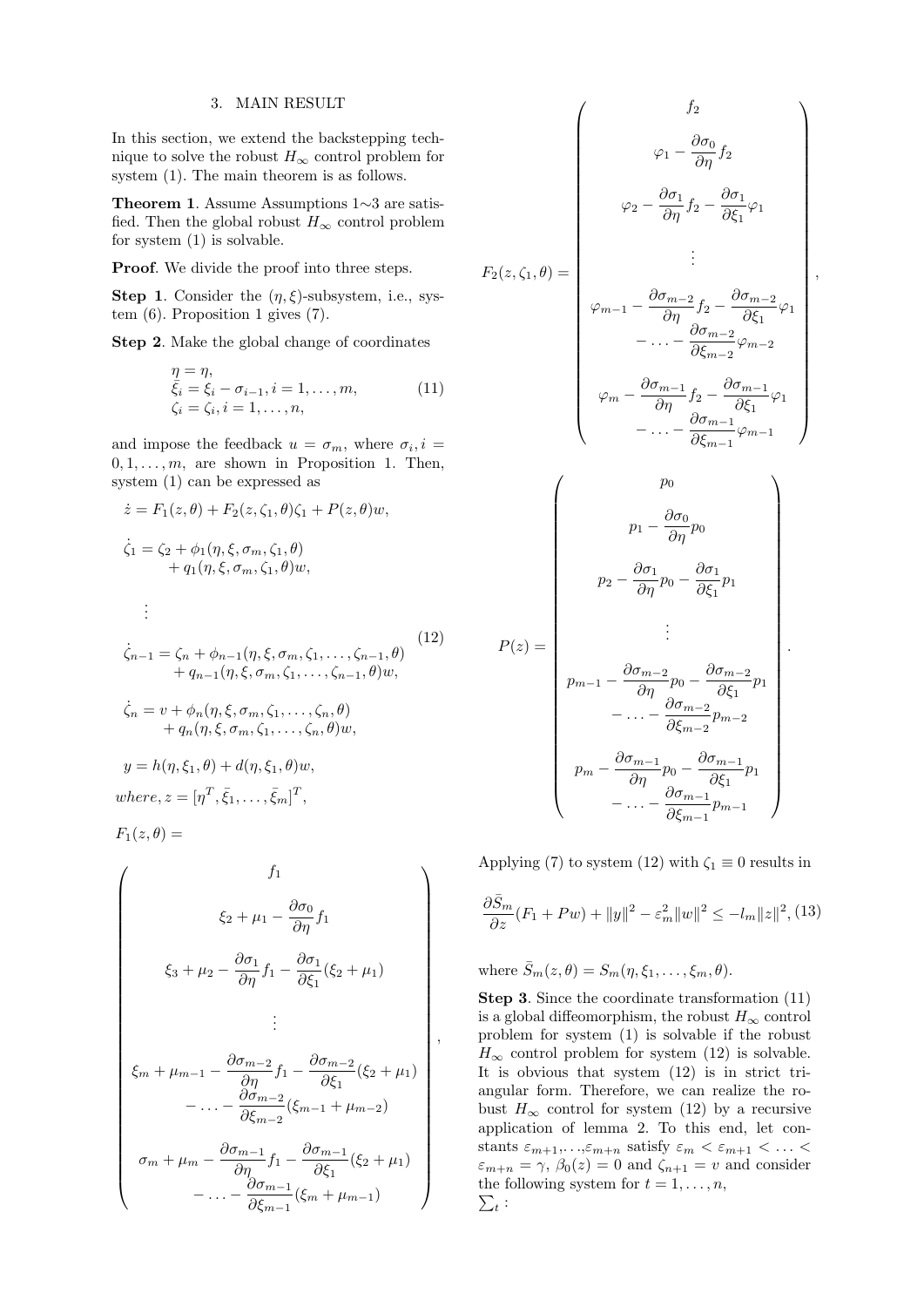$$
\begin{aligned}\n\dot{z} &= F_1(z, \theta) + F_2(z, \zeta_1, \theta) \zeta_1 + P(z, \theta) w, \\
\dot{\zeta}_1 &= \zeta_2 + \phi_1(\eta, \xi, \sigma_m, \zeta_1, \theta) \\
&\quad + q_1(\eta, \xi, \sigma_m, \zeta_1, \theta) w, \\
&\vdots \\
\dot{\zeta}_t &= \zeta_{t+1} + \phi_t(\eta, \xi, \sigma_m, \zeta_1, \dots, \zeta_t, \theta) \\
&\quad + q_t(\eta, \xi, \sigma_m, \zeta_1, \dots, \zeta_t, \theta) w, \\
y &= h(\eta, \xi_1, \theta) + d(\eta, \xi_1, \theta) w.\n\end{aligned} \tag{14}
$$

Introduce a global change of coordinates

$$
\bar{\zeta}_j = \zeta_j - \beta_{j-1}(z, \zeta_1, \dots, \zeta_{j-1}), \nj = 1, \dots, t,
$$

and let

$$
z_{t-1}=[z^T,\overline{\zeta}_1,\ldots,\overline{\zeta}_{t-1}]^T.
$$

System  $\sum_{t}$  can be rewritten in the form of (8) with the state  $(z_{t-1}, \bar{\zeta}_t)$  and a control input  $\zeta_{t+1}$ , and (9) is satisfied. Using lemma 2, we know that there exist a control law

$$
\zeta_{t+1} = \beta_t(z, \zeta_1, \ldots, \zeta_t)
$$

with  $\beta_t(0, 0, \dots, 0) = 0$  and a storage function

$$
S_{m+t}(z, \zeta_1, \dots, \zeta_t, \theta)
$$
  
=  $S_m + \frac{1}{2}(\zeta_1 - \beta_0)^2 + \dots + \frac{1}{2}(\zeta_t - \beta_{t-1})^2$ ,

such that for  $\sum_t$  it holds that

$$
\dot{S}_{m+t} + ||y||^2 - \varepsilon_{m+t}^2 ||w||^2
$$
  
\n
$$
\leq -l_{m+t} (||z||^2 + (\zeta_1 - \beta_0)^2 + \dots + (\zeta_t - \beta_{t-1})^2)
$$

for some constant  $l_{m+t} > 0$ .

When  $t = n$  we have

$$
\dot{S}_{m+n} + ||y||^2 - \gamma^2 ||w||^2
$$
  
\n
$$
\leq -l_{m+n} (||z||^2 + (\zeta_1 - \beta_0)^2
$$
  
\n
$$
+ \ldots + (\zeta_n - \beta_{n-1})^2),
$$
\n(15)

where

$$
S_{m+n}(z, \zeta_1, \dots, \zeta_n, \theta)
$$
  
=  $S_m + \frac{1}{2}(\zeta_1 - \beta_0)^2 + \dots + \frac{1}{2}(\zeta_n - \beta_{n-1})^2$ . (16)

From (15), we have

$$
\dot{S}_{m+n} \le -l_{m+n}(\|z\|^2 + (\zeta_1 - \beta_0)^2 + \ldots + (\zeta_n - \beta_{n-1})^2) + \gamma^2 \|w\|^2.
$$
\n(17)

From  $(15) \sim (17)$ , it is known that

 $S_{m+n}(z,\zeta_1,\ldots,\zeta_n,\theta)$  is a Class  $K_{\infty}$  function for

 $\forall \theta \in \Omega$  and system (12) is input-to-state stable with respect to the disturbance input  $w$ , and we have

$$
\int_{0}^{\infty} y^{T}(\tau)y(\tau)d\tau \leq \gamma^{2} \int_{0}^{\infty} w^{T}(\tau)w(\tau)d\tau
$$
\n
$$
+ \beta(z^{0}, \zeta_{1}^{0}, \dots, \zeta_{n}^{0}, \theta),
$$
\n(18)

 $\forall \theta \in \Omega,$ 

where

$$
\beta(z^{0}, \zeta_{1}^{0}, \dots, \zeta_{n}^{0}, \theta) = S_{m+n}(z^{0}, \zeta_{1}^{0}, \dots, \zeta_{n}^{0}, \theta)
$$

with initial value  $(z^0, \zeta_1^0, \ldots, \zeta_n^0)$ . So the robust  $H_{\infty}$  control problem for system (12) is solvable. It is easily seen that the controllers

and  
\n
$$
u = \sigma_m(\eta, \xi_1, \dots, \xi_m),
$$
\n
$$
v = \beta_n(z, \zeta_1, \dots, \zeta_n),
$$

solve the robust control problem for system (1). Thus we complete the proof of theorem 1.  $\Box$ 

## 4. EXAMPLE

As an illustration of the above design method, consider a simple nonlinear system of the form

$$
\begin{aligned}\n\dot{\eta} &= -\eta + \eta \xi^2 + \eta \zeta, \\
\dot{\xi} &= u + \xi \sin(\theta(\eta + \xi)) + 0.25w + \zeta, \\
\dot{\zeta} &= v + w, \\
y &= \eta + 0.5w,\n\end{aligned} \tag{19}
$$

where  $\eta, \xi, \zeta \in R$ , and the constant unknown parameter  $\theta \in [-50, 50]$ . Note that the  $\eta$ -subsystem contains not only  $\xi$  but also  $\zeta$ , and the system is not in the strict triangular structure. We will design a nonlinear state feedback controller for system (19) such that the closed-loop system is input-to-state stable and the  $L_2$ -gain from w to mput-to-state stable an<br>y is not larger than  $\sqrt{2}$ .

System  $(19)$  is in the form of Eq.  $(1)$ . It just contains the  $\eta_2$ -subsystem. Thus,  $W_1 = 0$ ,  $\alpha_1 =$ 0,  $\gamma_0 = 0$ ,  $k_1 = 0$ . Choose  $\mu(\eta_2) \equiv 0$ ,  $W_2 =$  $0.5\eta_2^2$ . It is easily verified that Assumptions 1∼3 are satisfied and theorem 1 holds. By using the procedure adopted in theorem 1, we obtain storage function

$$
S_3(\eta, \zeta, \zeta, \theta) = \eta^2 + \frac{1}{2}\xi^2 + \frac{1}{2}\zeta^2,
$$

and controller

$$
u = -2\eta^2 \xi - 2\xi,
$$
  
\n
$$
v = -2\eta^2 - \xi - 2\zeta.
$$
 (20)